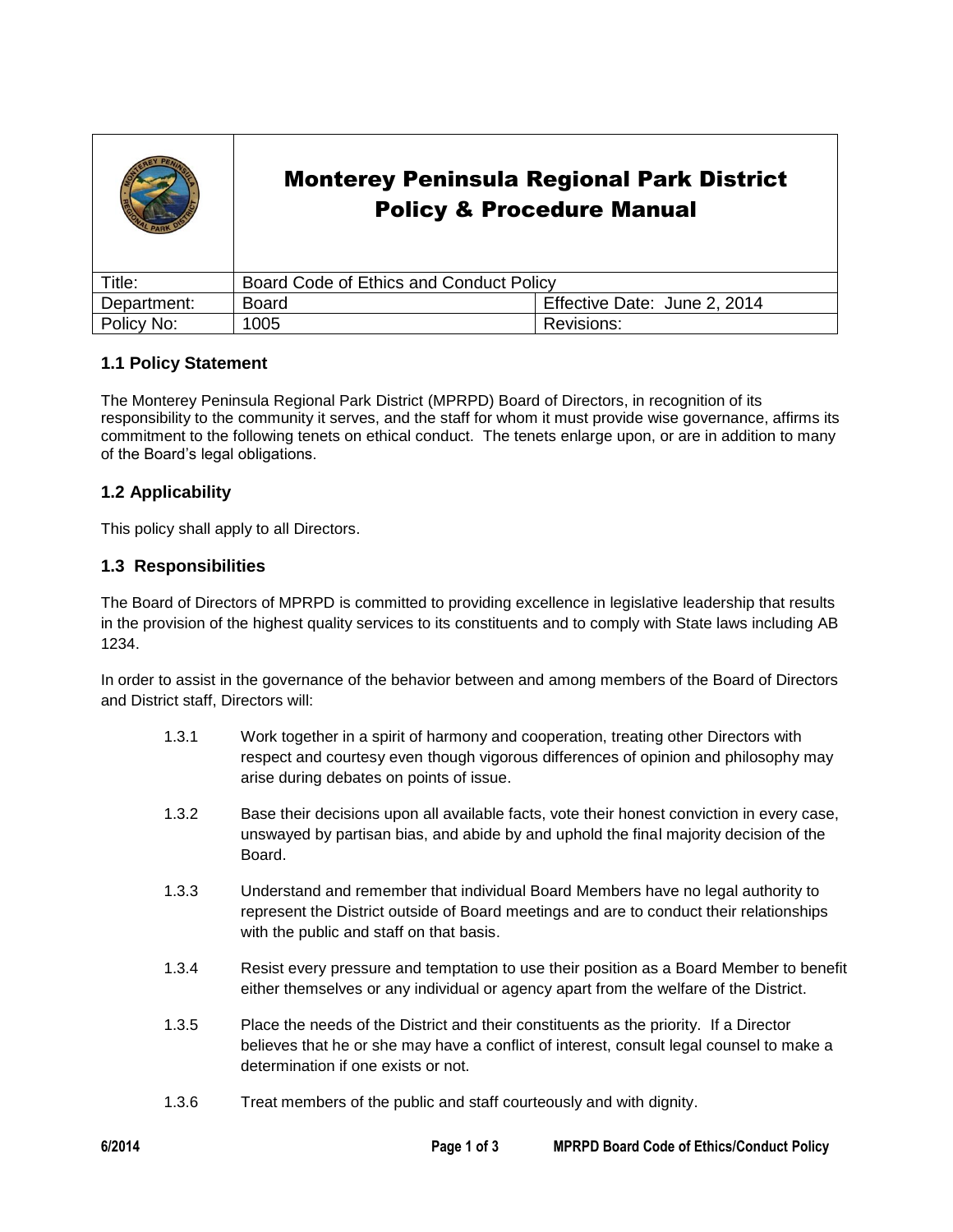- 1.3.7 Devote the time, thought and study to their duties as a Board Member, which will enable them to render effective and creditable service.
- 1.3.8 Understand that the Board's function is to provide leadership to the District through its review and evaluation of programs, planning, the developing of policy, and maintaining the fiscal integrity of the District. Board Members recognize that it is not their function, either individually or collectively, to actively engage in the administration of the District and understand that to do so, or even to give the appearance of doing so, can erode the trust and mutual respect which are the cornerstones of successful Board/Staff relationships.
- 1.3.9 Respect the intent, as well as the letter of the Ralph N. Brown Act, discussing in Closed Session only those topics designated for discussion in Closed Session and taking official actions in public sessions.
- 1.3.10 Maintain the confidentiality of privileged and Closed Session information.
- 1.3.11 Serve as a positive spokesperson for the District in the community and act constructively, in communicating and promoting the needs of the community to the District.
- 1.3.12 Be responsible to all citizens of the District, and not, solely, to selected citizens/groups.
- 1.3.13 Employ a competent and effective General Manager and exercise oversight, supervision of the General Manager and take the necessary steps to ensure his or her accountability to the Board and the District.

# **1.4 Board Action**

Directors should practice the following procedures:

| 1.4.1 | In seeking clarification on informational items, Directors may directly approach<br>professional staff members to obtain information needed to supplement, upgrade, or<br>enhance their knowledge to improve legislative decision-making. |  |
|-------|-------------------------------------------------------------------------------------------------------------------------------------------------------------------------------------------------------------------------------------------|--|
| $112$ | In bandling complaints from residents and property owners of the District said                                                                                                                                                            |  |

- 1.4.2 In handling complaints from residents and property owners of the District, said complaints should be referred directly to the General Manager.
- 1.4.3 In handling items related to safety, concerns for safety or hazards should be reported to the General Manager or to the District office. Emergency situations should be dealt with immediately by seeking appropriate assistance.
- 1.4.4 In presenting items for discussion at Board meetings, follow the standards outlined in the Board's Rules of Procedure.
- 1.4.5 In seeking clarification for policy-related concerns, especially those involving personnel, legal action, land acquisition and development, finances, and programming, said concerns should be referred directly to the General Manager or District Legal Counsel.
- 1.4.6 If approached by District personnel concerning specific District policy, Directors should direct inquiries to the appropriate staff supervisor or General Manager. The chain of command should be followed.